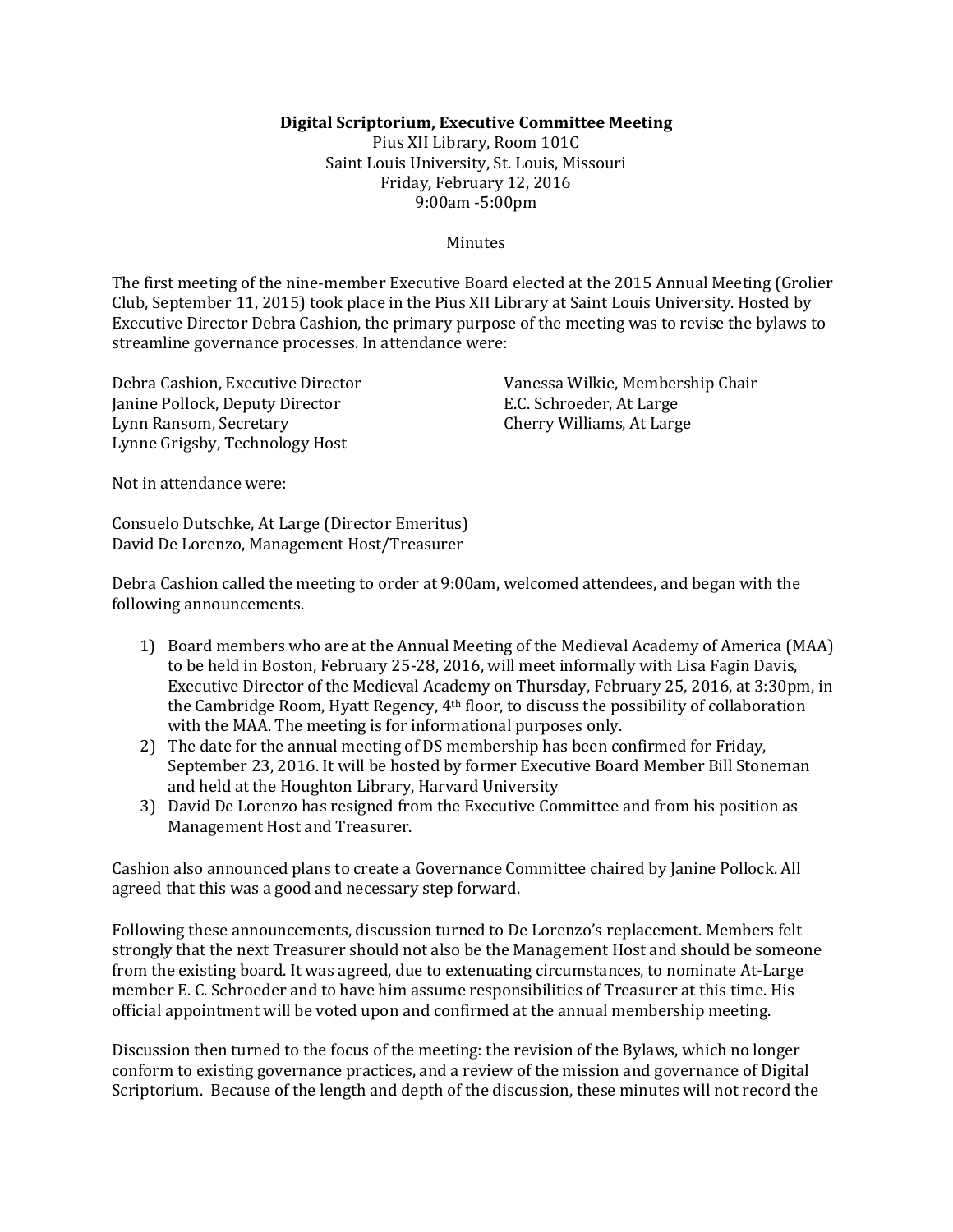details of discussion but will instead provide a summary report of the major results of the discussion: 1) a draft of a revised Mission, Vision, and Goals statement; and 2) a draft of the revised Bylaws.

### 1) Mission, Vision, and Goals Statement revisions

Cashion asked the group to examine the current mission statement of DS as an exercise in focusing our thoughts before proceeding to the Bylaws and with the intention of composing a new statement that expressed in clear terms what DS is, what we envision DS achievements to be, and what the actionable goals to make that vision a reality are. In short, the group revised the current Mission Statement into a Mission, Vision, and Goals statement [\(here\)](https://docs.google.com/document/d/1Wlj1fNhuB_sBNnyid-vcDnRElJwkhI6DQwxDJK2M8uE/edit?usp=sharing). This exercise allowed the group to coalesce around a clearer sense of purpose that was lacking due to recent changes in governance practice and to the lack of historical perspective that many in the group did not have. Once completed, the draft Mission, Vision, and Goals statement will be up for the Board's final review and approval first, followed by the voting membership's approval at the Annual Meeting.

### 2) Bylaws revision

The group approached the revision of the Bylaws with the intent of clarifying organizational and governance structures and identifying and removing wording that did not belong in the Bylaws. This process involved the definition of all parties and terms of governing and participating entities. In some cases, the examination resulted in renaming and reclassifying roles and responsibilities of some entities. To a large extent, the process of revision is documented in the tracked changes of the original draft document which will be made available.

Key changes were:

- 1) Renaming the Executive Committee of nine elected members to Board of Directors. Previously, representatives of voting member institutions were defined as the Board of Directors, but with the expansion of the Executive Committee to nine, this definition created unnecessary confusion and duplication of governance. The Board of Directors is led by the executive offices of Director, Deputy Director, Secretary, and Treasurer.
- 2) Removal of language and items that pertained to specifics of membership agreements (re ip issues, ownership of data, accessibility, etc) and to Technology Host and Management Host agreements (re what each party can expect from the other). These issues will be treated in separate documents that will serve as the basis for contracts and/or Memoranda of Understanding.
- 3) The September meeting is now to be called the Annual Membership Meeting and will focus on relaying to members what activities the board has undertaken in the past year and what plans are for the coming year. It will also be the opportunity for members to vote on issues such as new members, board elections, and other substantive changes in the governance of DS. It was suggested that this meeting provide an opportunity for select members to do a presentation on their collections. Board business will limited at this meeting to avoid governance confusion. The Board will begin meeting separately in late winter/early spring annual to do the majority of its work.

Aside from these key changes, there were many refinements to wording and process that are still under review. The Bylaws remain in a draft form [here,](https://docs.google.com/document/d/1oQ22STCgLzxP2vPH_Bdy5JfQVKcG39TUTzTF2iMnUQc/edit?usp=sharing) to be edited by Janine Pollock, Chair of Governance, that will require further refinement in order to bring them up to a standard suitable for a possible move to 501(c)(3) status, which Cashion has begun to investigate. Discussions will be ongoing either by email or by video conference call until a final draft is complete and can be distributed in advance of the annual meeting.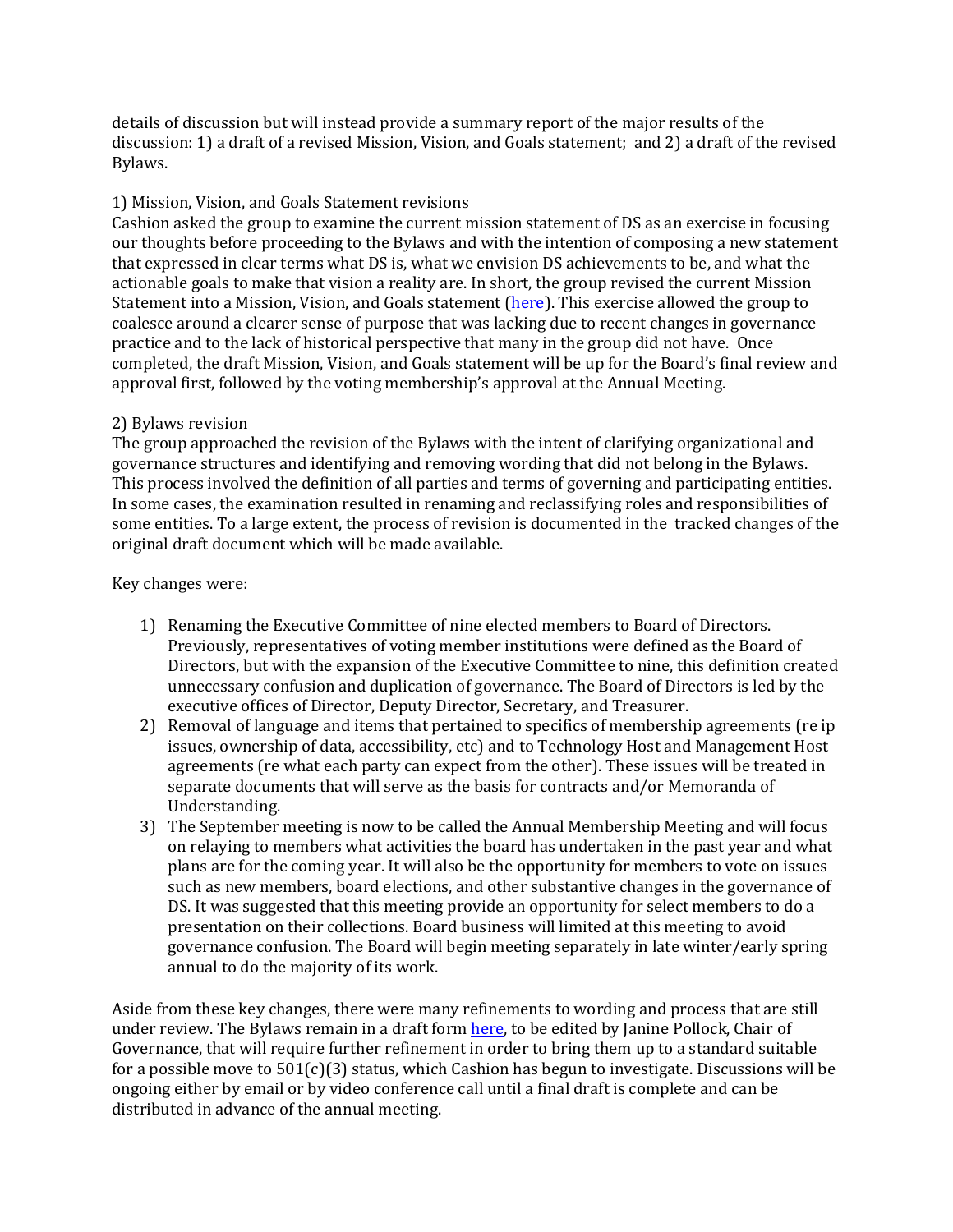At 3:30pm, discussion of the Bylaws was closed in order to move on to committee reports for the last thirty minutes.

### **Website Committee**

At the September 2015 Annual Meeting, when all the committees were formed, the Website Committee was tasked with improving content and identifying easily fixable structural problems. Cashion reported on the work that committee member Elizabeth Teviotdale had done on editing content and on her work in updating the list of voting and non-voting member institutions. These changes were passed on to Lynne Grigsby (chair) who will begin working directly with Liz to begin updates to the website.

### **Membership and Outreach Committee**

Vanessa Wilke (chair) reported that it has been difficult to reach out to existing and new members because she needs a clearer idea of what the future of DS is and what it can offer to members before she feels she can proceed. Discussion addressed current obstacles to membership, including technical procedures for images and records. The group agreed that a more universal access for data input could greatly facilitate new members.

### **Strategic Planning Committee**

Following upon Vanessa's comments, Lynn Ransom (chair) suggested a multi-day planning meeting/conference that would include members and invited participants with expertise in related projects and database management and design and other people who could help shape a vision of DS should be and how it should work. E. C. Schroeder suggested holding such an event at the Beinecke Library. No formal vote was taken, but there seemed to be general agreement that this step would be beneficial in helping to move the project forward.

## **Next Steps**

As the meeting came to a close the committee drafted a series of "next steps" to continue the work that was started at this meeting. These were:

- 1) Finish the revision of Mission/Vision/Goals statement and Bylaws
- 2) Write a Memorandum of Understanding for members
- 3) Write a Technology Host agreement/contract
- 4) Write a Management Host agreement/contract
- 5) Begin planning a 2-2.5 day Planning Meeting

The meeting officially closed at 4pm and was followed by a reception at the Vatican Film Library.